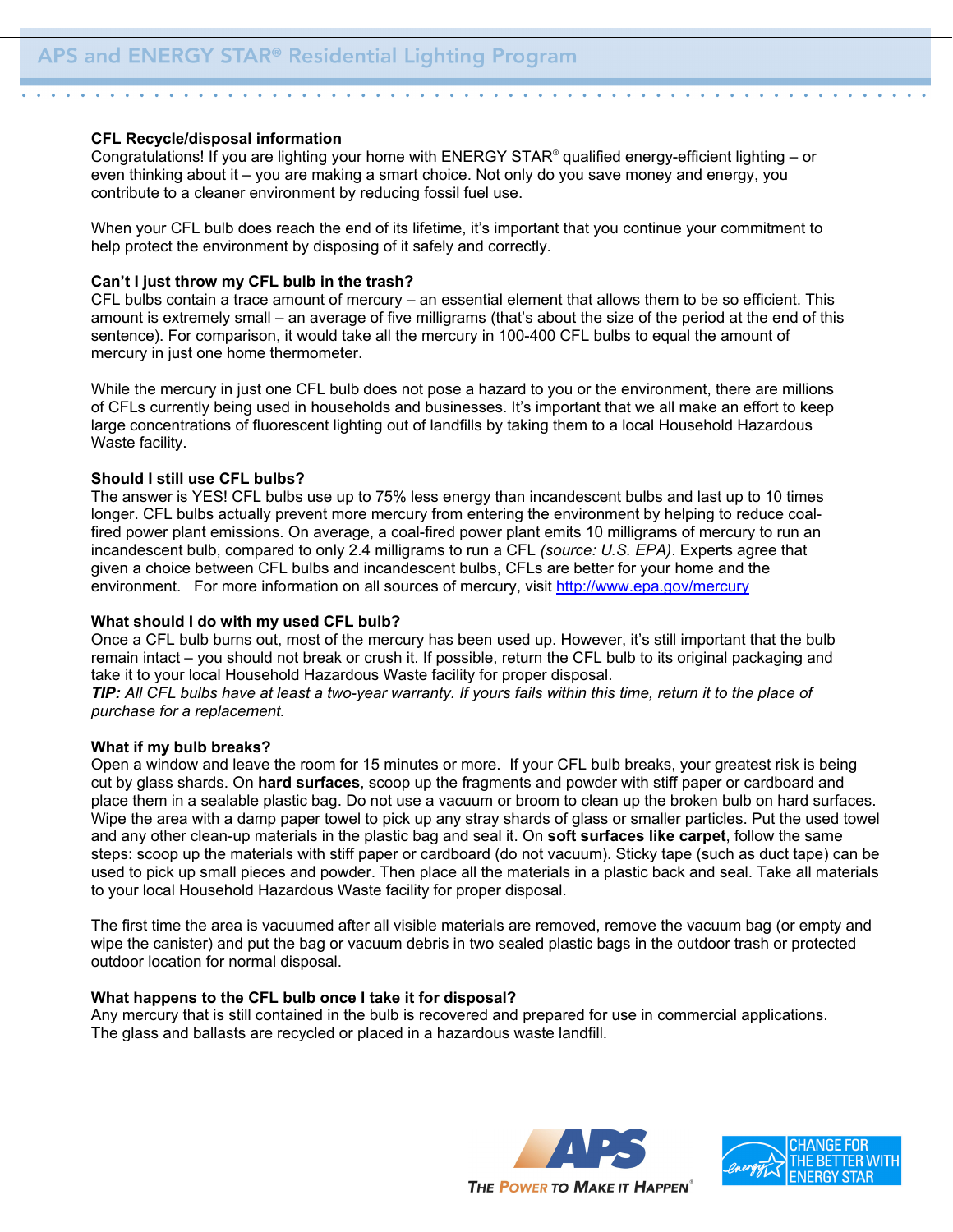## **CFL Recycling Options in Arizona**

Currently there are many cities in Maricopa County that will accept CFL's as part of their household hazardous waste (HHW) collection. There is no cost for drop off as long as citizens show proof of residency in their city, typically with a water bill and picture ID. Currently, Yavapai and Pinal County have no services for household hazardous waste. Coconino County has a drop off facility in Flagstaff.

## **The following cities have HHW collections that accept CFL's:**

| City/County     | <b>Contact Number and Web Site</b>   | <b>Frequency</b>                |  |
|-----------------|--------------------------------------|---------------------------------|--|
| Glendale        | 623-930-2660                         | Call for pick up                |  |
|                 | http://www.glendaleaz.com/sanitation |                                 |  |
| Goodyear        | 623-932-1637                         | $2$ /year                       |  |
|                 | http://az-goodyear.civicplus.com     |                                 |  |
| Mesa            | 480-644-2222                         | 3/year                          |  |
|                 | http://www.cityofmesa.org/waste      |                                 |  |
| Phoenix         | 602-262-7251                         | Weekly at various locations     |  |
|                 | http://phoenix.gov/GARBAGE/bopa.html |                                 |  |
| Queen Creek     | 602-739-9993                         | $1$ /year                       |  |
|                 | http://www.queencreek.org            |                                 |  |
| Tempe           | 480-858-2223                         | Drop Off facility (2 days/week) |  |
|                 | http://www.tempe.gov/HHW             |                                 |  |
| Carefree        | 480-488-3565                         | Monthly                         |  |
|                 | http://www.carefree.org              |                                 |  |
| Flagstaff and   | 928-527-9005                         | Drop Off facility (3 days/week) |  |
| Coconino County | http://www.flagstaff.az.gov          |                                 |  |
| Chandler        | 480-782-3510                         | Schedule a drop off time        |  |
|                 | http://www.chandleraz.gov            |                                 |  |
| Gilbert         | 480-503-640                          | Drop off facility (3 days/week) |  |
|                 | http://www.ci.gilbert.az.us          |                                 |  |
| Yuma            | 928-373-4500.                        | 4/year                          |  |
|                 | http://www.ci.yuma.az.us             |                                 |  |
| Litchfield Park | 623-935-5033                         | $2$ /year                       |  |
|                 | http://www.litchfield-park.org       |                                 |  |
| Peoria          | 623-773-7431                         | 3/year                          |  |
|                 | http://www.peoriaaz.com              |                                 |  |
| Scottsdale      | 480-312-5600                         | 3/year                          |  |
|                 | http://www.scottsdaleaz.gov/recycle/ |                                 |  |
| Surprise        | 623-222-6000                         | $1$ /year                       |  |
|                 | http://www.surpriseaz.com/           |                                 |  |